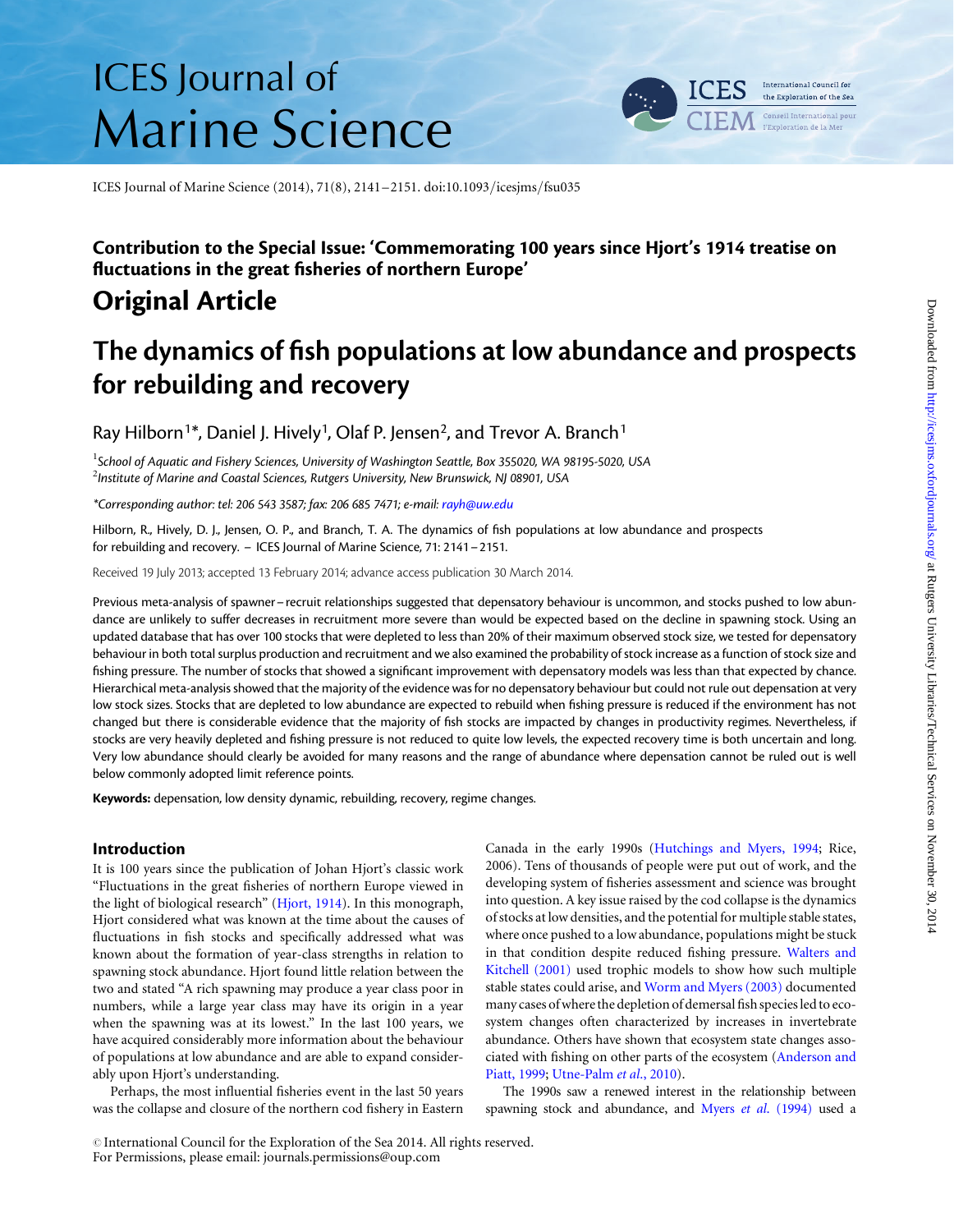compilation of over 100 spawner–recruit relationships to argue that there was good evidence that lower spawning stocks produced lower average recruitments. At about the same time, there was work on whether rates of increase declined at low densities (known as depensa-tion), a necessary condition for multiple stable states, and [Myers](#page-10-0) et al. [\(1995\)](#page-10-0) and [Liermann and Hilborn \(1997\)](#page-10-0) found little evidence of depensation. [Liermann and Hilborn \(1997\)](#page-10-0) state "we ... found that, for all of the taxa, the most likely values fell close to or within the range of no depensation". Using the same database as [Myers](#page-10-0) et al. [\(1994\),](#page-10-0) these two papers showed that per capita recruitment rates continually increased as the density of spawning stock was reduced.

The dynamics of populations at low densities play a crucial role in understanding extinction processes, as well as in the long-term dynamics of populations and ecosystems (Dulvy et al[., 2003;](#page-10-0) [Reynolds](#page-10-0) et al[., 2005\)](#page-10-0). Density-dependent rates of increase can be classified into two types, compensatory rates in which the per capita growth rate of a population increases as density decreases and depensatory rates where the per capita growth rate decreases as density decreases. Common mechanisms that lead to compensation include more food per individual at low densities, each individual more likely to find refuge habitat from predators at low densities and lower disease transmission rates at low densities. Compensatory rates lead to population stability, although very strong compensation, when combined with discrete time dynamics, can produce chaotic behaviour [\(May, 1976\)](#page-10-0). Compensatory rates of increase have been identified in a wide range of species and indeed almost all discussion of density-dependence assumes compensatory processes.

Depensatory processes can include predation if the number killed by predators is largely independent of the abundance of the population ([Roemer](#page-10-0) et al., 2002), group facilitation where at low densities such mechanisms as predator detection are less effective, habitat conditioning where individuals improve habitat quality for others, or the reduced probability of finding mates at low densities (often called the Allee effect; [Liermann and Hilborn, 2001\)](#page-10-0). Depensatory processes can lead to much more complex dynamics and have been the object of considerable speculation and exploration within the theoretical literature [\(Courchamp](#page-10-0) et al., 1999; [Stephens and Sutherland, 1999\)](#page-10-0). Multiple stable states generally require the population rate of increase to go negative at low densities, a condition known as "critical" depensation.

Both the studies of depensation (Myers et al[., 1995](#page-10-0); [Liermann](#page-10-0) [and Hilborn, 1997](#page-10-0)) used a dataset that contained estimates of the population size and the subsequent recruitment for hundreds of fish stocks. Myers et al. tested for the presence of depensation using a tradition p-value hypothesis test, comparing a model with and without depensation. They found little evidence for depensation, with no more stocks showing significance than would be expected by chance and concluded that "depensatory dynamics are not apparent for fish populations at the levels studied". Liermann and Hilborn used a Bayesian approach to calculate the intensity of depensatory processes and for the dataset as a whole found little support for depensatory processes.

A major limitation of the data used in both studies was the few number of populations that were observed at low abundance. Of the 128 datasets examined, only 26 had high statistical power. The dataset used in these two studies has recently been updated to include 15 more years of data for fish stocks that were often driven to low densities [\(Ricard](#page-10-0) et al., 2012), thus providing a more powerful dataset to determining the frequency and intensity of depensation. In the intervening 17 years since the publication of the first paper, much more attention has been directed towards concerns about fish stock abundance and the impact of fishing on individual stocks and marine ecosystems.

The collapse of eastern Canadian cod (and other groundfish) also led to a focus on the frequency and intensity of fish stock collapses. Meta-analysis of changes in stock abundance showed that large declines in fish stock abundance were quite common and that some taxa (particularly clupeids) recovered about as frequently as they declined [\(Hilborn, 1997;](#page-10-0) [Hutchings, 2000](#page-10-0)). Other taxa (especially gadids) showed much less frequent recovery. [Hutchings](#page-10-0) [and Reynolds \(2004\)](#page-10-0) argued that "reductions in fishing pressure, although clearly necessary for population recovery, are often insufficient" and heightened concern that populations pushed to low densities may not recover even when fishing pressure is reduced. More recent papers ([Hutchings](#page-10-0) *et al.*, 2012a, [b](#page-10-0)) have explored life history correlates with extinction risk and recovery failure.

[Mace \(2004\)](#page-10-0) criticized [Hutchings' \(2000\)](#page-10-0) conclusions, pointing out that he had not taken into account whether the fishing pressure had been reduced enough to expect recovery and that the dataseries terminated in the early 1990s which did not allow enough time to see if recovery would actually take place if fishing pressure were sufficiently reduced.

Using an updated version of Myers' 1990s database [\(Ricard](#page-10-0) et al., [2012\)](#page-10-0) that generally extends time-series at least 10 years beyond those in Myers' database, a number of results have emerged that provide a much better understanding of the dynamics of fish stocks. Between the early 1990s and the mid to late 2000s, we saw many stocks pushed to low abundance and many stocks recover from overfishing.

[Keith and Hutchings \(2012\)](#page-10-0) used a non-parametric model to explore evidence for depensatory and compensatory dynamics in spawner–recruit data using the updated dataset and largely confirmed the earlier analysis. "...there is strong evidence of an Allee effect for only 1 of 104 species at their lowest recorded SSB ... there is weak evidence of an Allee effect in another three species."

[Neubauer](#page-10-0) et al. (2013) used the updated database and found that stocks did indeed recover if fishing pressure was reduced and that once the exploitation rate was reduced to the level that would produce long-term maximum sustainable yield (often called FMSY), recovery was generally expected within 20 years, although populations with unusually low intrinsic rates of increase or those depleted to very low levels are expected to take longer (Figure 3B of their paper). This is a considerably different conclusion than the earlier work by [Hutchings and Reynolds \(2004\)](#page-10-0). Stochastic changes in productivity also appear to play a large role in the recovery process. The chance of recovery to  $B_{\text{MSY}}$  within 10 years for a mildly depleted stock (40% of  $B_{\text{MSY}}$ ) is nearly 50% even at fishing mortality rates up to 1.5 times  $F_{\text{MSY}}$  (Figure 2D of their paper), though of course a stock fished at this rate would not be predicted to remain above  $B_{\text{MSY}}$  for long.

The conclusion of Myers et al[. \(1994\)](#page-10-0) that low spawning stock led to low recruitment was challenged by [Gilbert \(1997\)](#page-10-0), who argued that recruitment in marine fish stocks is largely driven by environmental conditions that come in regimes of good and bad. Gilbert suggested that when environmental conditions move from good to bad, recruitment declines, and as a result spawning stock declines, thus giving the impression that lower spawning stocks lead to lower recruitment, when the causal mechanism is instead that lower recruitment leads to lower spawning stocks. When environment changes from bad to good, recruitment increases, spawning stock increases, and again it looks like larger spawning stocks lead to more recruitment.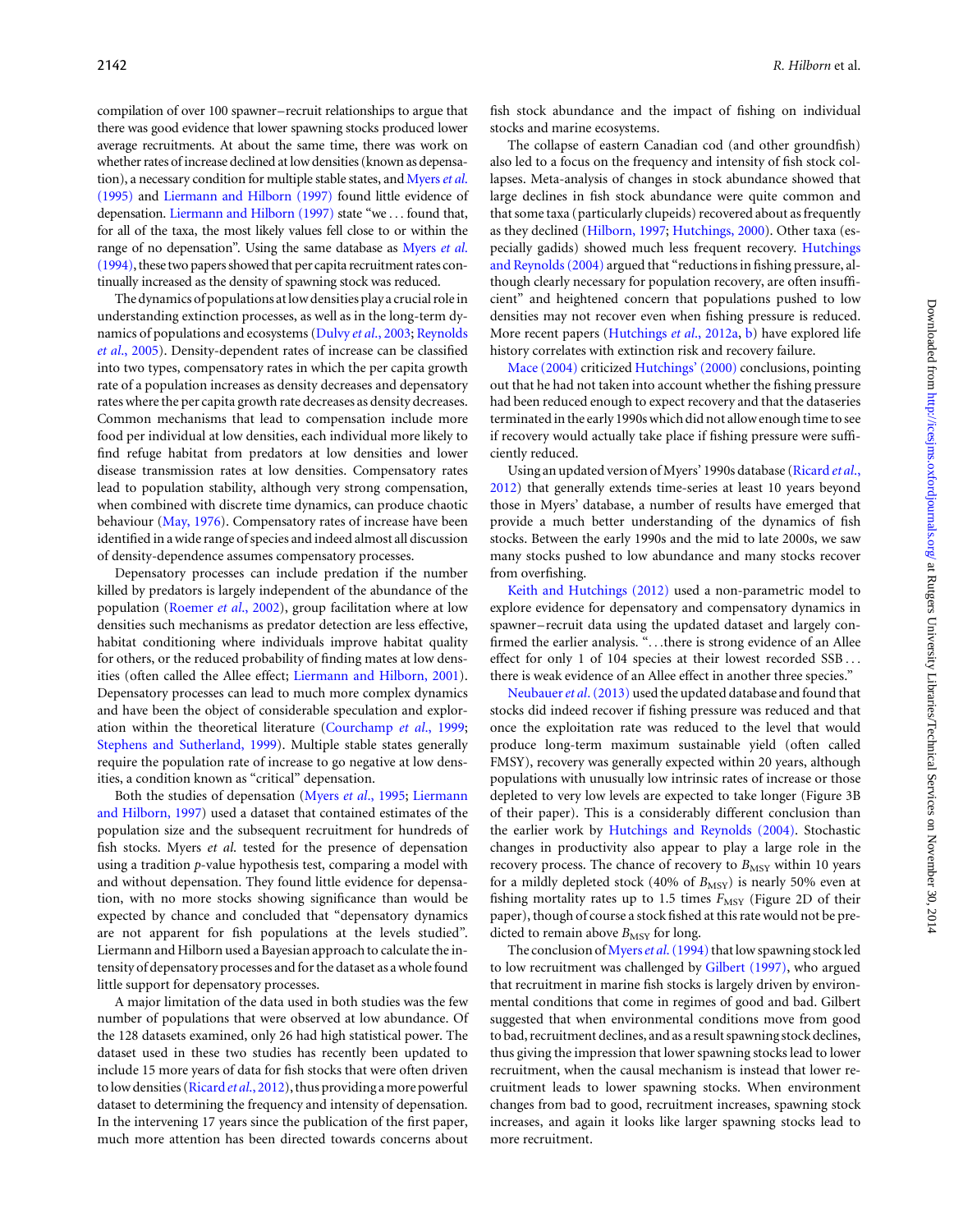[Vert-pre](#page-10-0) et al. (2013) and [Vert-pre \(2013\)](#page-10-0) explored the Gilbert hypothesis by examining whether changes in recruitment and surplus production were more tightly linked to biomass changes or shifting environmental regimes. They defined regimes as discrete changes in average surplus production or recruitment. For both measures of stock productivity, they found far more evidence that productivity changes are driven by periodic environmental shifts than by changes in adult biomass. For only 15% of stocks were changes in recruitment best explained by changes in biomass and for 24% of stocks changes in surplus production were best explained by changes in biomass. Table 1 summarizes these results with respect to four hypotheses—that recruitment or surplus production is driven by environmental regimes, that it is driven by stock biomass, that it is a result of a mix of environmental regimes and biomass, or that it is totally random.

Although the mixed model does include an effect of stock biomass, they found that 80% of the variability in surplus production in the mixed-model cases was due to changes in regime, and only 20% from changes in biomass. Their results provide strong evidence that biomass only weakly affects the recruitment or production and that the assumption that stock productivity or recruitment will rebuild by increasing stock size is poorly supported.

Furthermore, the changes in productivity are quite large. Figure 1 shows the frequency of regime changes, scaled so that  $+1$  represents cases where the productivity increased by the mean productivity value over the time-series and  $-1$  represent cases where productivity decreased by the mean productivity.

In this paper, we recast the question of low density dynamics in several ways. First, we formulate a depensation model that can be used for hierarchic meta-analysis and is derived from first principles. Second, we extend this approach from stock–recruitment (the focus of the work by Myers et al[., 1995](#page-10-0) and [Liermann and Hilborn, 1997\)](#page-10-0) to surplus production. This extension recognizes the possibility that depensatory processes may operate not only through changes in juvenile survival (i.e. through the stock–recruitment relationship), but also through other vital rates which contribute to population growth, including adult survival and somatic growth. Both models are applied to data from the updated RAM Legacy Stock Assessment Database [\(Ricard](#page-10-0) et al., 2012). Finally, we explore the empirical relationship between stock size, fishing pressure, and probability of stock size increasing.

# Material and methods

# Models of depensatory recruitment

Previous models of depensation used by Myers et al[. \(1995\)](#page-10-0) and [Liermann and Hilborn \(1997\)](#page-10-0) used ad hoc models that modified compensatory models to reduce the rate of increase at lower densities. We derived a model based on first principles, using the Allee effect as an example of a depensatory process, but we believe that this formulation can capture a range of possible processes. In the Allee effect, the probability of being mated or eggs being fertilized

Table 1. The proportion of fish stocks for which different mechanisms best explain recruitment and surplus production from [Vert-pre](#page-10-0) et al. (2013) and [Vert-pre \(2013\)](#page-10-0).

| Recruitment (%) | Surplus production (%) |  |
|-----------------|------------------------|--|
| 50              | 27                     |  |
| 15              | 24                     |  |
| 17              | 45                     |  |
| 18              |                        |  |
|                 |                        |  |

declines at low abundance because at low abundance females may not encounter a male. We assume that contact between individuals of the two sexes is a random encounter process, with the probability of any individual female encountering any individual male being p. If  $N$  is the number of males in the population then the probability that an individual female will encounter no males and thus not be mated is the product of a Bernoulli trial with each male and this will in turn be approximately Poisson-distributed. Thus, the probably of not being mated can be assumed to be the zero class of this Poisson distribution [Equation (1)].

$$
Pr(no mating) = \frac{\exp(-pN)(pN)^{0}}{0!}
$$

$$
= \frac{\exp(-pN)1}{1} = \exp(-pN).
$$
 (1)

The probability of being mated is simply 1 minus the probability of not being mated [Equation (2)].

$$
Pr(being \text{ mated}) = 1 - exp(-pN)
$$
 (2)

This function is parameterized to define the depensation parameter as the population size at which 50% of the population is mated,  $N_{50}$ , which is used to produce the depensation parameter  $q$  that measures  $N_{50}$  relative to the maximum population size [Equation (3)].

$$
0.5 = 1 - \exp(-pN_{50}) \to p = -\frac{\log(0.5)}{N_{50}}
$$
  
Pr(being mated) = 1 - exp $\left(\log(0.5)\frac{N}{N_{50}}\right)$   
= 1 - exp $\left(\frac{\log(0.5)N}{qmax(N)}\right)$ . (3)

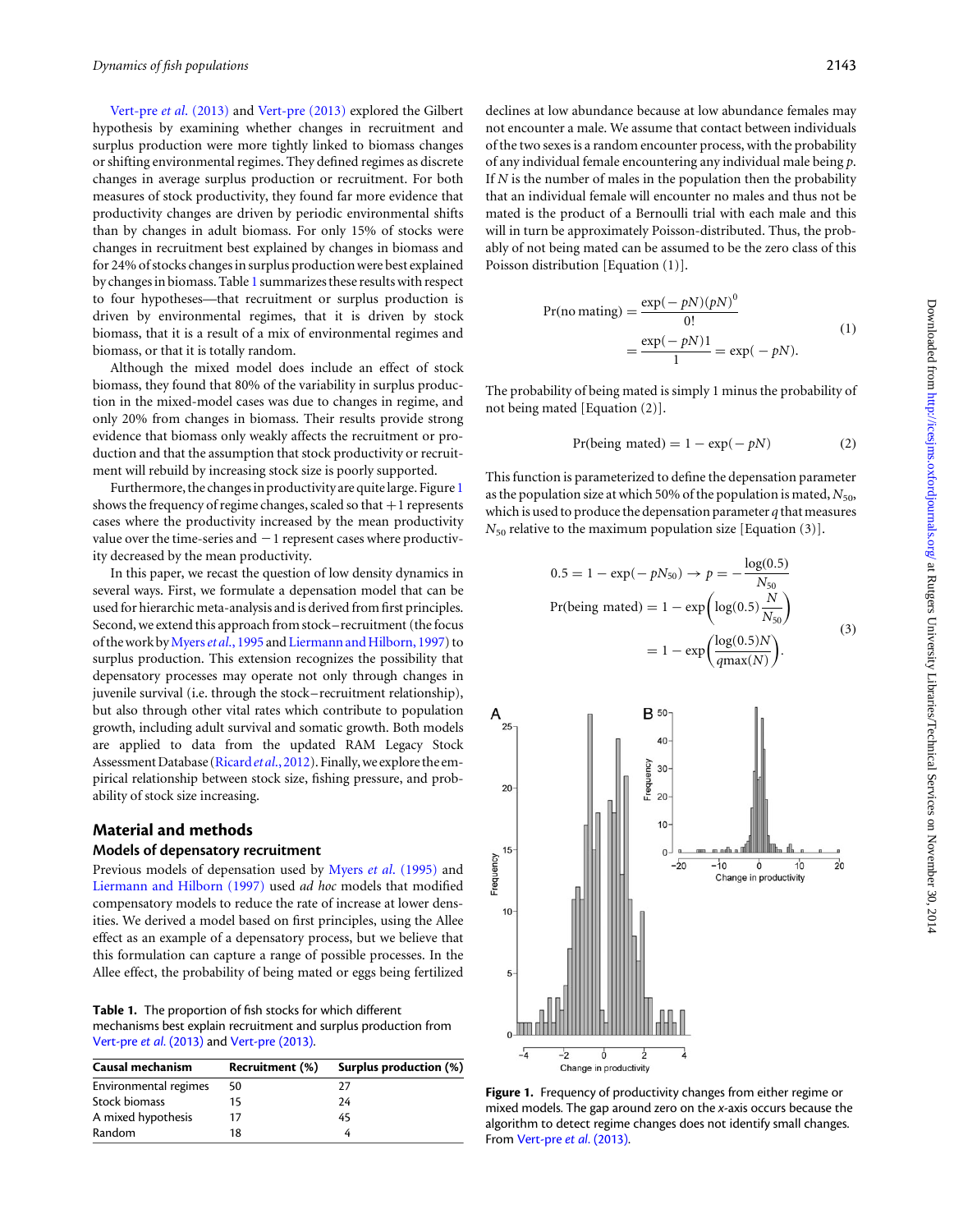The choice of 50% is totally arbitrary and has no impact on the interpretation of the analysis. If we had chosen 20% then the posterior distributions would have shifted farther to the right, but when actually applied in a model the choice of  $N_{50}$  could have been replaced with any other level with no difference in conclusions about the intensity of depensation.

In most marine fish stocks, the parental stock in spawner–recruit analysis is normally referred to as the spawning-stock biomass  $(B_t)$ , calculated as the number of individuals at age times the weight of females at age, and is often adjusted by the maturity-at-age. We thus define a depensatory impact that reflects the fraction of females who are mated [Equation (4)]. Although it would be better to use a biomass reference point such as the unfished equilibrium spawning population instead of the largest observed stock size, this reference point is often not available or very poorly estimated.

$$
D_t = 1 - \exp\left(\frac{\log(0.5)B_t}{q \max(B)}\right) \tag{4}
$$

Although this formulation of depensation is derived from the Allee effect and finding mates, it captures a range of depensatory processes with a single parameter  $q$  that has a straightforward biological interpretation and is amenable to hierarchical meta-analysis. Scaling depensation to the maximum observed biomass is done to scale  $N_{50}$  relative to the scale of the population (which may run from tens of tonnes to hundreds of thousands).

The relationship between the spawning biomass of the stock and the subsequent production of offspring, known as the stock– recruitment relationship in fisheries, has commonly used one of the two models. The Beverton–Holt model is derived from the assumption that compensatory processes from birth until measured as recruitment (often 1 year) is continuous. That is, the instantaneous rate of survival of a cohort depends linearly on its densities. The Ricker model assumes, instead, that the rate of survival depends on the initial cohort size. The derivation of both models is shown in [Hilborn and Walters \(1992\)](#page-10-0), and [Walters and](#page-10-0) [Korman \(1999\)](#page-10-0) demonstrate that the Beverton–Holt model follows directly from arena foraging theory that evaluates foraging strategies in light of predation risk. Although the best fit for these two models for many datasets is often quite similar, there are consequential differences for population dynamics and management reference points such as maximum sustainable yield.

A more general model is the Deriso stock–recruitment function [Equation (5)], introduced in [Deriso \(1980\)](#page-10-0), where  $B_t$  is the biomass at time t and  $R_t$  is the number of recruits generated from  $B_t$ . The Deriso model has a flexible range of shapes and is able to recreate the Beverton-Holt curve with  $g = 1$  and the Ricker curve with  $g \rightarrow \infty$ .

$$
R_t = \frac{aB_t}{(1 + bB_t)^g} \exp(\varepsilon_t)
$$
\n(5)

To include a depensatory model with the Deriso model, we multiply the biomass terms in the Deriso curve by the depensation process [Equation (4)] to obtain the depensatory stock recruitment curve shown in Equation (6). The depensation parameter  $q$  is bounded between (0,1), and  $q \approx 0$  indicates no depensatory dynamics since recruitment simplifies to the Deriso model.

$$
R_t = \frac{aB_t D_t}{(1 + bB_t D_t)^s} \exp(\varepsilon_t)
$$
  

$$
D_t = 1 - \exp\left(\frac{\log(0.5)B_t}{q \max(B)}\right).
$$
 (6)

We estimated the parameters of the Deriso model with and without the depensation function and compared model estimates of recruitment with the observed recruitment using AICc. We used a lognormal likelihood function

$$
L(a, b, g; R, B) = \prod_{t} \frac{1}{R_t \sqrt{2\pi\sigma^2}}
$$
  
\n
$$
\exp\left(-\frac{1}{2\sigma^2} \left(\log(R_t) - \log\left(\frac{aB_t D_t}{(1 + bB_t D_t)^g}\right)\right)\right).
$$
\n(7)

Because the depensation function [Equation (4)] is new, we also did the same analysis using the depensatory function used by [Myers](#page-10-0) et al. [\(1995\)](#page-10-0) shown in Equation (8).

$$
R_t = \frac{a B_t^{\delta}}{1 + b B_t^{\delta}}.\tag{8}
$$

In this equation,  $\delta$  is the depensation parameter, and when  $\delta$  > 1 the population exhibits depensation. The parameters  $a$  and  $b$  are the same as those in the Deriso model when  $g = 1$ .

#### Models of depensatory surplus production

Surplus production is the change in biomass that would occur in the absence of harvesting and results from the combined effects of recruitment, somatic growth, and natural mortality. A number of papers have explored surplus production patterns in fish stocks [\(Hilborn, 2001;](#page-10-0) [Jacobson](#page-10-0) et al., 2001; [Walters](#page-10-0) et al., 2008).

Surplus production is defined as the net change in biomass, plus harvest.

$$
S_t = B_{t+1} - B_t + C_t.
$$
 (9)

Where  $S_t$  is the surplus production over year t,  $B_t$  the stock total biomass at time  $t$ , and  $C_t$  the catch removed between times  $t$  and  $t+1$ .

A Pella–Tomlinson surplus production model [\(Pella and](#page-10-0) [Tomlinson, 1969](#page-10-0)) was fitted to the data with and without depensation. The Pella–Tomlinson model was chosen rather than the more well-known Schaefer (logistic) model to allow more flexibility in the shape of the production function and because a recent meta-analysis has determined that the shape of the productivity vs. biomass rela-tionship is variable ([Thorson](#page-10-0) et al., 2012). The Pella–Tomlinson model can be written as:

$$
S_t = \gamma m \left(\frac{B_t}{B_{\infty}}\right) - \gamma m \left(\frac{B_t}{B_{\infty}}\right)^n
$$
  

$$
\gamma = \frac{n^{n/n - 1}}{n - 1} \tag{10}
$$

Where  $S_t$  is the predicted surplus production over year t,  $B_{\infty}$  the carrying capacity,  $m$  the maximum sustainable yield, and  $n$  a parameter that determines the shape of the production function. To add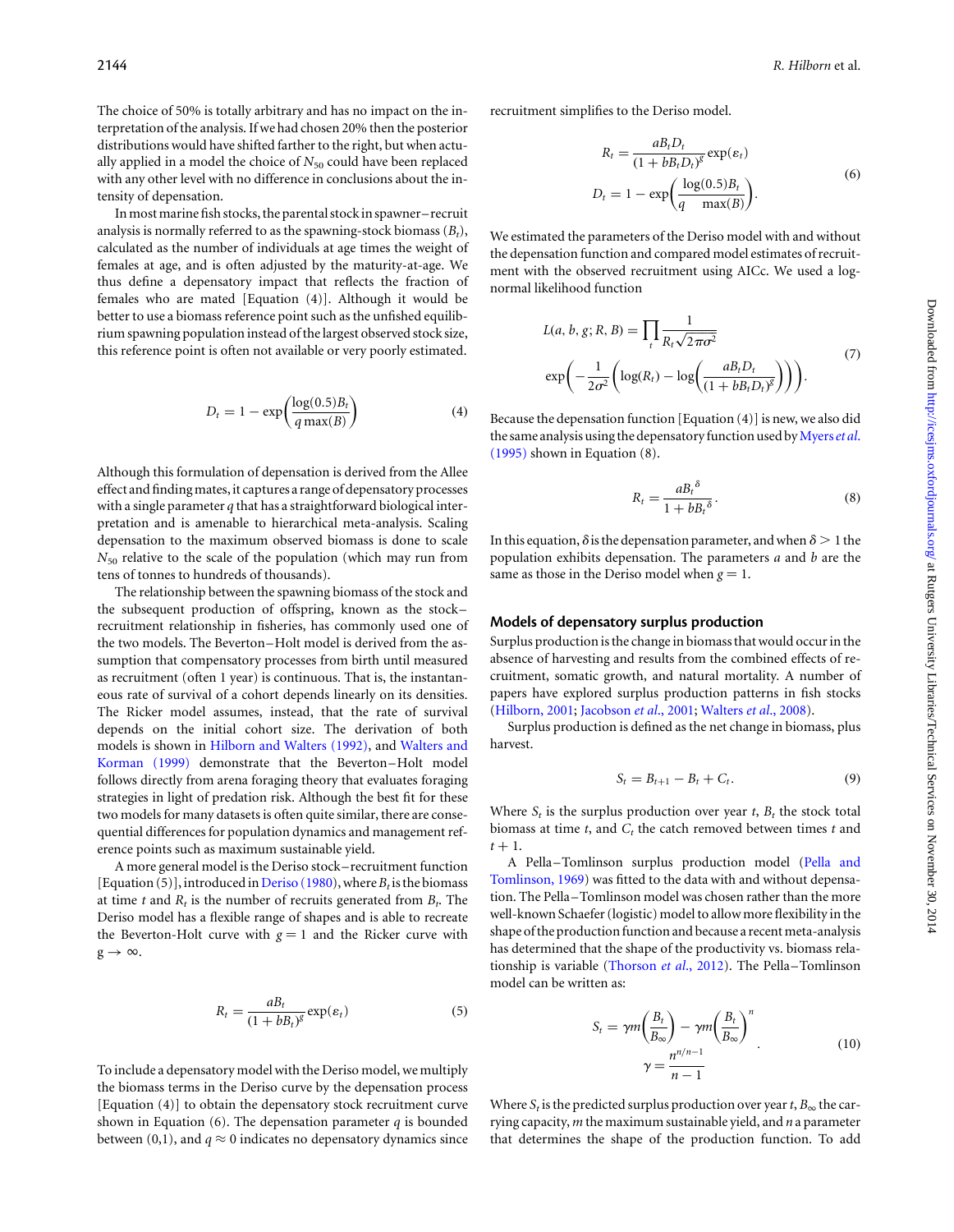depensation, we multiplied the predicted surplus production times the depensatory Equation (4). Because surplus production can take on both positive and negative values, we used a normal likelihood.

## Hierarchical Bayesian analysis of depensation

We treated the depensation parameter for each stock  $s, q_s$  as random variables distributed about a population mean and conducted a Bayesian analysis which provides the posterior predictive distribution of q for any new stock s that can be used as a prior distribution.

Using the Deriso model with depensation from Equation (6), we have parameters a, b, g, q, and  $\sigma$  for each individual stock. The key to the hierarchical model formulation for the depensation parameter  $q_i$ for any stock is that we assume that it is drawn from a beta distribution that has a two parameters  $\alpha$  and  $\beta$ .

The recruits in year  $t$  for stock  $s$  are given by

$$
R_{ts} = \frac{a_s B_{ts} D_{ts}}{(1 + b_s B_{ts} D_{ts})^g} \exp(\varepsilon_{ts})
$$
  

$$
D_{ts} = 1 - \exp\left(\frac{\log(0.5) B_{ts}}{q_s - \max(B_s)}\right),
$$
 (11)

where for each stock s, the  $\varepsilon_{ts}$  are independently and identically normally distributed with a zero mean and a variance  $\sigma_s^2$ .

$$
q_i \sim Beta(\alpha, \beta). \tag{12}
$$

The parameters  $a_s$ ,  $b_s$ ,  $g_s$ ,  $\sigma_s$ , and  $\beta$  were assumed to be uniformly distributed with a broad uniform prior (Table 2). The posterior distributions on all the parameters were found using JAGS software, with 100 000 MCMC runs. We used the following diagnostics: the Geweke diagnostic, which compares the first 10% and last 50% of the Markov chain to see if they come from the same distribution; the Raftery and Lewis diagnostic, which calculates the number of iterations and burn-in necessary to generate accurate results with 95% probability; the Heidelberg and Welch diagnostic, which tests the null hypothesis of the Markov chain being from a stationary distribution. We also examined the Gelman–Rubin diagnostic and it indicated no problems with convergence. Autocorrelation and trace plots (for mixing) were also evaluated.

We conducted the Bayesian analysis separately for four taxonomic groups, invertebrates, pelagics, sharks, rays, and skates, and demersal species. For the recruitment analysis, the number of stocks in each group was 5, 33, 2, and 73, respectively. For the surplus production analysis, the number of stocks was 16, 28, 1, and 66.

### Data

The data are gathered from the RAM Legacy Stock Assessment Database version 1.0 [\(Ricard](#page-10-0) et al., 2012). Only stocks with timeseries for biomass (either total biomass above a specific age as presented in the assessment or spawning-stock biomass) and recruits are included in the analysis. For the spawner–recruit analysis, we

Table 2. Priors used for Bayesian analysis of spawner - recruit data.

| Parameter    | Prior                                   |
|--------------|-----------------------------------------|
| $a_{s}$      | Uniform $0 - 10$ times the max $R/maxB$ |
| $b_{s}$      | Uniform $0 - 10$ times max $(R)$        |
| $G_{s}$      | Uniform $0 - 100$                       |
| $\sigma_{s}$ | Uniform $0 - 5$                         |
| $\alpha$     | Uniform $0 - 10$                        |
| β            | Uniform $0 - 100$                       |

are using total biomass as a surrogate for spawning stock when spawning stock size was not available. For the surplus production analysis, one could argue that total biomass would be more appropriate, since somatic growth and natural mortality affect total biomass. Stocks are also excluded which include data that clearly exhibit that the recruitment or surplus production were deterministic model output. Deterministic model output was indicated if either the surplus production or recruitment followed a smooth curve when plotted against biomass. For each stock, years are only included if present in both the biomass and recruits time-series. This results in data compiled from 242 stocks. Of these 242 stocks, we eliminated any stocks that were not observed to have fallen below 20% of maximum observed biomass, leaving 111 stocks for surplus production analysis and 113 stocks for spawner recruit analysis.

# Empirical rates of change

The key question is how likely are stocks to rebuild as a function of the stock abundance and the exploitation rate. The logistic growth model is the simplest formulation of population dynamics that addresses this, and the well-known result [\(Hilborn and Walters,](#page-10-0) [1992](#page-10-0)) is that if we plot the rate of increase with biomass on the  $x$ -axis and the exploitation rate on the  $y$ -axis, there is an isocline going from  $(0,r/2)$  to  $(k/2,0)$  that represents the division between the parameter space where the stock increases (below and to the left of this line) and the region where stock size decreases (above and to the right). The axis can be transformed into dimensions B/ BMSY and U/UMSY in what is now commonly referred to as a Kobe plot (Worm et al[., 2009,](#page-10-0) Figure 3b).

In the RAM Legacy database, we currently have 358 stocks with estimates of B/BMSY and U/UMSY. For each year for each stock, we can locate it in the space B/BMSY and U/UMSY and determine the direction change. We calculate the proportion of stocks that increased when in that region of B/BMSY and U/UMSY space and plot these probabilities. If stocks show strictly compensatory rates of change then we would expect that stocks would be as likely to increase as decrease around the isoclines connecting (0,UMSY) and (BMSY,0) and be more likely to increase the more the stock was in the lower left hand corner, and more likely to decrease towards the upper right hand corner. If depensation was present then the probability of increase would decline as biomass decreased.

# Results

# Depensation in stock and recruitment

# Maximum likelihood

Of the 113 stocks we analysed, only 4 showed an improved AICc when depensation was added to the Deriso model. The Myers model also showed only four stocks had AICc improvements and an estimated value of  $\delta$  that is greater than 1. The Deriso model provides quite a bit more flexibility in fitting the data, especially allowing for declining right hand limbs, and this flexibility appears to facilitate improvements in fit when adding the depensation term. Figure [2](#page-5-0) shows the fitted spawner recruit data for the Deriso model for the four stocks that showed AICc improvement. Values of the estimated depensation parameter q for these stocks were 0.04, 0.06, 0.30, and 0.97 with AICc improvements of 5.4, 1.7, 0.68, and 0.08, respectively. The stock with an estimated of  $q = 0.97$  had very broad confidence intervals.

The three stocks the Myers model in our analysis identified as having significantly improved AICc by adding depensation were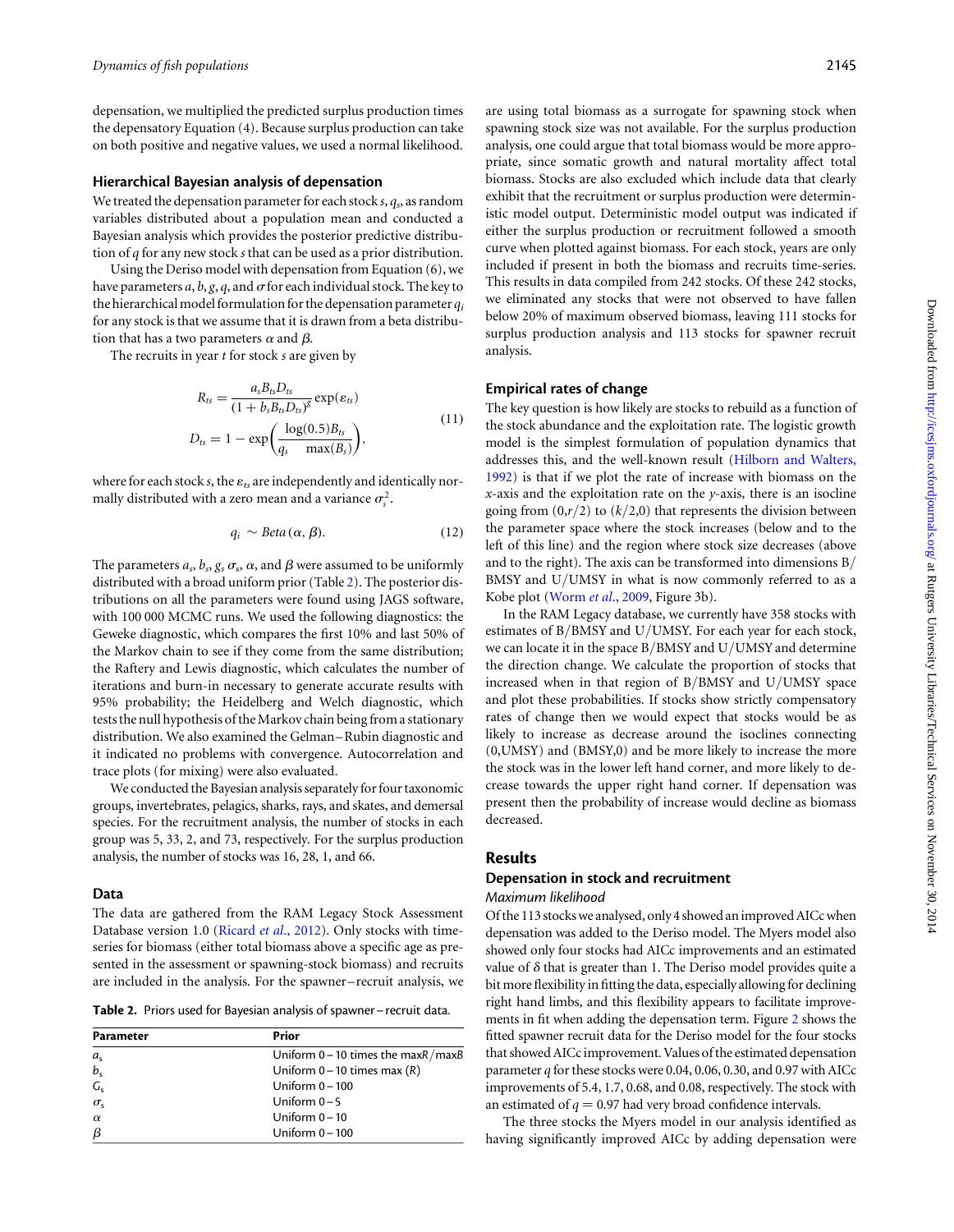<span id="page-5-0"></span>North Sea Herring, Greenland Halibut 23KLMNO and NAFO Cod 3NO. The North Sea Herring and NAFO Cod 3NO were identified as the first and third biggest improvement in AICc using the Deriso model, but the Greenland Halibut 23KLMNO, did not show a significant depensation effect with the Deriso model. The Deriso model without depensation fits the data for this stock much better because it has a declining right hand limb that the Myers model cannot capture.

# Bayesian analysis

The Bayesian analysis also showed little evidence for depensation. The posterior predictive distributions of the depensation parameter (in essence the prior for  $q$  for a stock with no data) are shown in Figure [3](#page-6-0) for the Deriso model. For all four taxa, the mode is near zero, and for pelagic and demersal with good sample sizes, there is almost no weight for  $q > 0.04$ . For invertebrates with a much smaller sample size, there is some density out to 0.10, and for sharks, rays, and skates with only two stocks, really no inference about depensation can be made. For invertebrates, higher qs are less likely but the data are not particularly informative. These results overall reflects the fact that there is little evidence for depensatory dynamics, but because so few stocks have been to very low stock size, there is not enough data to rule out depensation at very low stock sizes. The high values of q estimated for some of the stocks in the maximum likelihood analysis have almost no weight in the Bayesian analysis, because the data for these stocks can be

# **Atlantic cod NAFO 3NO Herring North Sea** Recruitment Recruitment **Biomass Biomass Atlantic menhaden Atlantic** Sea scallop Mid-Atlantic Coast Recruitment Recruitment **Biomass Biomass**

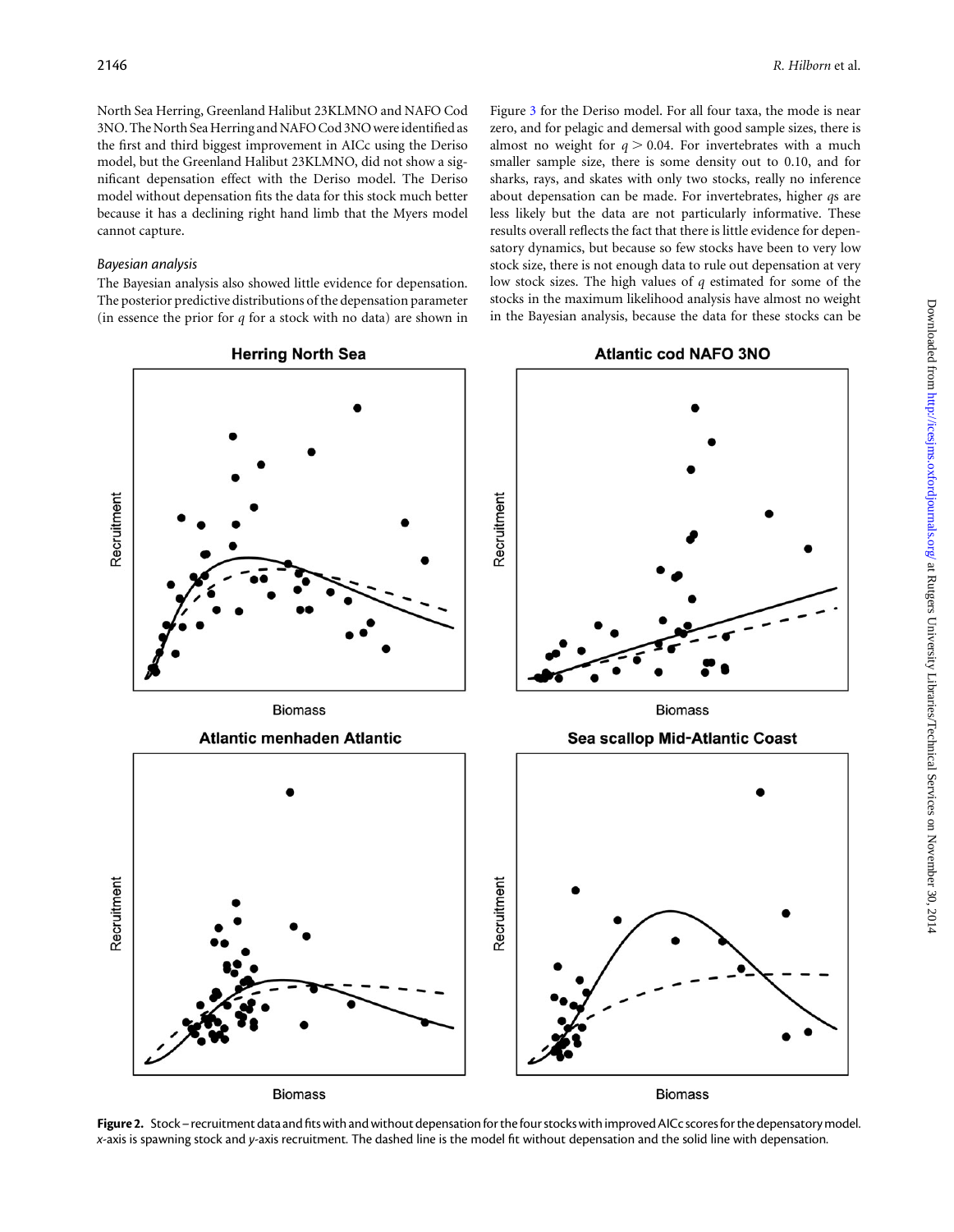<span id="page-6-0"></span>

Figure 3. Posterior predictive distribution of the depensation parameter for the Deriso spawner– recruit model for four taxa.

fit almost equally well with very low values of  $q$  (the best AICc improvements was  $0.08$ ) and many stocks with low q make these low q values much more probable.

## Depensation in surplus production

#### Maximum likelihood

In the analysis of surplus production using the Pella–Tomlinson model, 8 of 109 stocks showed improvement in the AICc by allowing for depensation. The data and model fits for these eight are shown in Figure [4.](#page-7-0)

## Bayesian analysis

The posterior distribution of the depensation parameter (Figure [5\)](#page-8-0) shows a similar pattern to that found for recruitment. The pelagic and demersal stocks show no support for values greater than 0.04 and also have a modal value near zero. The invertebrates with a smaller sample size do not rule out values below 0.1. There is only a single population in the sharks, rays, and skates, and whereas the mode is near  $q = 0$ , the data are not particularly informative.

All the Markov chains had matching distributions on the ends in the Geweke diagnostic. The samples were again larger than that suggested in the Raftery and Lewis diagnostic calculation. The Heidelberg and Welch diagnostic indicated that each Markov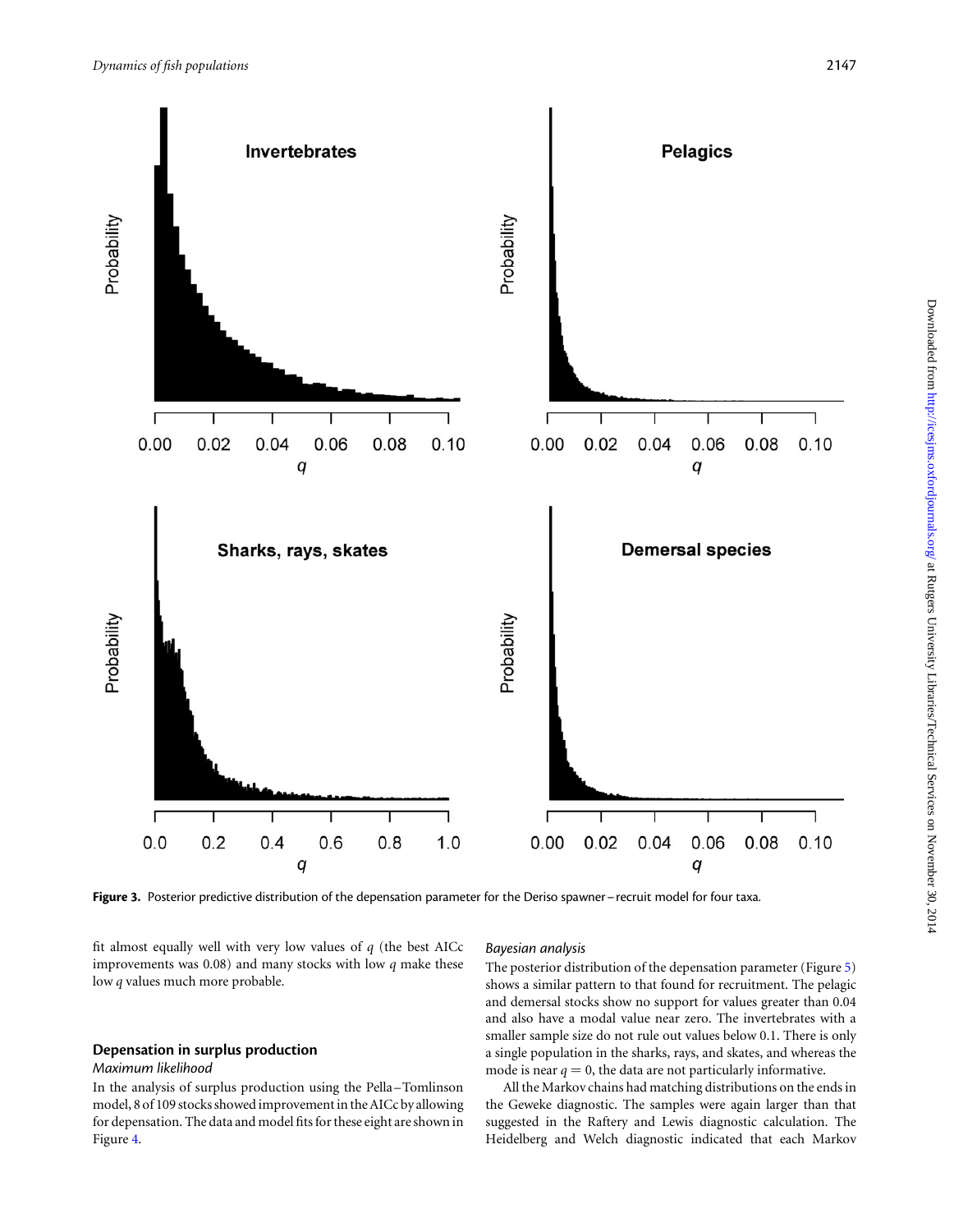<span id="page-7-0"></span>

Figure 4. The surplus production data and fits for the eight stocks with improved AICc scores for the depensatory model. The dashed line is the model without depensation and the solid line is the model with depensation.

chain came from a stationary distribution. There was virtually no autocorrelation and the distribution was well mixed.

relationship. We found no significant difference in the results for these stocks compared with the entire sample.

## Sensitivity to recruitment assumptions

One concern about using recruitment and spawning-stock biomass estimated from models as inputs to a statistical analysis is they are both model outputs, and in some cases, there was a spawner– recruit relationship used in estimating the recruitment. To test this, we repeated our Bayesian spawner–recruit analysis using only the datasets from Europe (24 stocks) where the stock assessments do not make any assumption about the spawner–recruit

# Empirical rates of change

Figure [6](#page-9-0) shows the probability of stock increase (or decrease) as a function of relative stock size and fishing pressure. The results look remarkably like that expected from the logistic growth model. When stocks are down and to the left of the equilibrium isocline, populations will increase more often than decrease and as the abundance goes lower, and the fishing pressure is decreased, the probability of increase becomes near 1. For example, the lower left hand corner represents  $U/UMSY < 0.2$  and  $B/BMSY < 0.2$ , and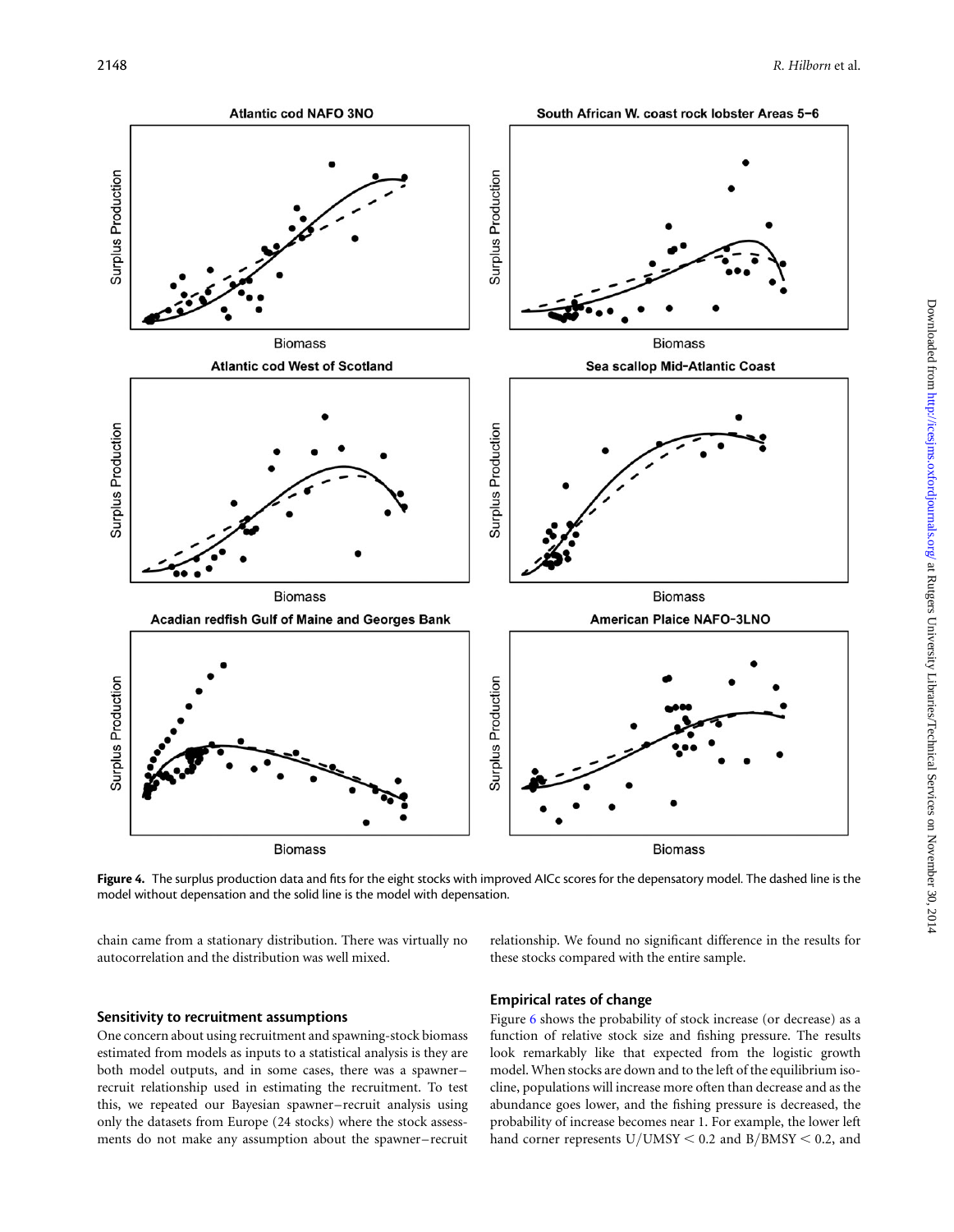<span id="page-8-0"></span>

Figure 5. Posterior predictive distribution of the depensation parameter from the surplus production model for four taxa.

there were 84 occurrences of stocks in that region and 82% of the time the stock increased.

# **Discussion**

# Depensation

These results largely confirm the earlier work of Myers et al[. \(1995\)](#page-10-0), [Liermann and Hilborn \(1997\)](#page-10-0), and [Keith and Hutchings \(2012\)](#page-10-0) that there is little evidence for depensation in stock and recruitment, and this is supported by the surplus production analysis where again little support for depensation was found. Although some stocks do have AICc improvement with the depensatory models, some misclassification due to chance alone would be expected. If we

were to cast the analysis in terms of hypothesis testing using the likelihood ratio test, then at the  $p > 0.05$  level of significance, two stock–recruit datasets and four surplus production datasets show a significant depensation parameter. Thus, we observed fewer stocks with significant depensation than we would expect by chance alone.

The frequency with which stocks are at low abundance is important for both the ability to detect depensation and the concern about depensation. [Neubauer](#page-10-0) et al. (2013) suggest that the amount of time stocks are at low stock size is also important. If stocks rarely go to low stock size, we would be unlikely to detect depensation, but we would also be less concerned about depensatory dynamics. Within the range of spawning stock or total biomass below 20% of the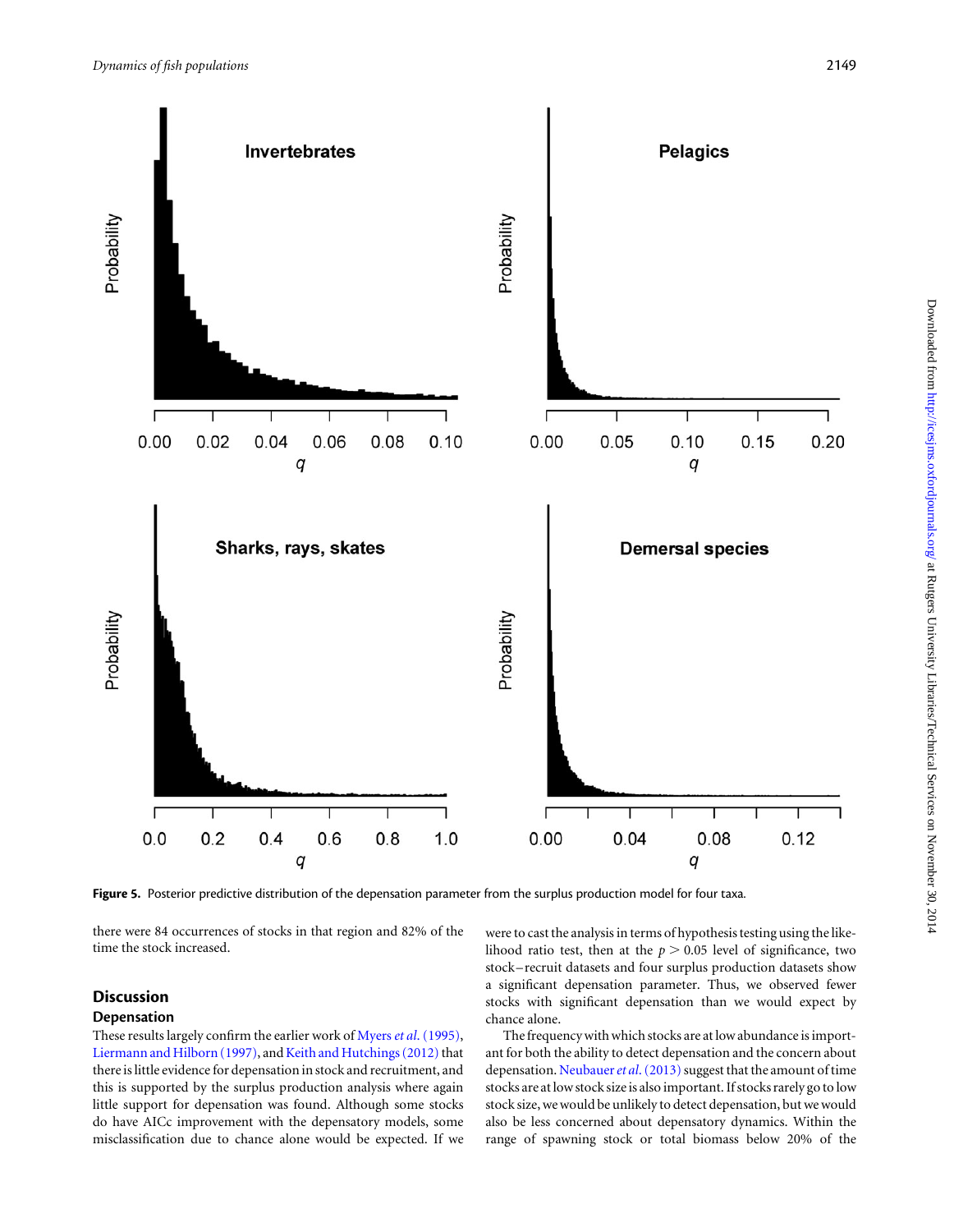<span id="page-9-0"></span>

Figure 6. Empirical probability of increase as a function of fishing pressure (y-axis) and relative stock size (x-axis).

maximum, there was a reasonably uniform distribution of the lowest level observed, and for both recruitment and surplus production, we found some occurrences of stocks as low as 1% of the highest abundance.

# Empirical rate of increase analysis

The analysis of rates of increase as a function of fishing pressure and stock size provides the same overall picture. When stocks are at low abundance and when they are exploited at a lower rate, they are more likely to increase. At low fishing pressure and low abundance, stocks almost always increased in abundance just as predicted by nondepensatory models.

# Low-density dynamics

Concern about low-density dynamics is imbedded in the concept of stock collapse. [Francis and Shotton \(1997\)](#page-10-0) defined collapse as reduction to low abundance and failure to recover despite reductions in fishing pressure. Worm et al[. \(2009\)](#page-10-0) and [Neubauer](#page-10-0) et al. (2013) defined collapse as  $<$  0.2 BMSY. Many fisheries agencies have management objectives are to maintain stocks at or above the level that produces maximum sustainable yield, which is generally in the realm of 26–46% of the unfished stock size [\(Thorson](#page-10-0) et al., 2012). Thus, management policies that are successful in maintaining this level of abundance are unlikely to push stocks into a realm where depensation might occur. Our work suggests that falling below a depensatory population threshold should not be a major concern for management of stocks, but there are many reasons low population sizes should be avoided including lost potential yield, economic profitability, and employment.

## Limitations

The ability to detect depensation depends to a great extent on the amount of data taken from low abundance populations. There certainly are many more stocks that have been observed at low abundance available to us now than there were in the analyses done in the 1990s, but still our sample is small. There is also the concern that populations that might show strong depensation were fished to commercial extinction and do not appear in our dataset. Stocks need to have been commercially important in the last 30 years to have assessments available to us.

We chose to use only stocks that had been depleted at some point to below 20% of their maximum observed stock size. In an AICc

analysis, there is a trade-off between the number of stocks and the power of the test, choosing a lower threshold such as 10% would have made the probability of detecting depensation if it is present higher but with a smaller sample size. In the Bayesian analysis, the cut-off level is unimportant, and stocks that were never depleted have no influence on the final result.

The model we used was derived by modelling the dynamics of fertilization assuming random encounters between males and females, and it provides one functional form of a model that shows depensation but certainly other forms are possible as evidenced by the forms used in Myers et al[. \(1995\)](#page-10-0) and [Liermann and Hilborn \(1997\).](#page-10-0) Given that all three depensatory models lead to similar conclusions, we believe that our conclusions are robust to the specific model form assumed, but it would be useful to model a broad range of depensatory mechanisms from first principles and see if the inference made differs.

The structure of some of the stock assessments used in this analysis may influence recruitment estimates and thus impact meta-analyses such as this one. The original stock–recruitment database developed by Myers et al[. \(1994\)](#page-10-0) was composed largely of outputs from backward projection models (virtual population analysis) in which no stock–recruitment relationship is specified. In contrast, more than half of the assessments in the RAM Legacy Stock Assessment Database that include recruitment estimates come from forwardprojection statistical catch-at-age models (Ricard et al[., 2012\)](#page-10-0). Such models typically specify the form of the stock–recruitment relationship, but provide substantial flexibility for annual recruitment to differ from the prediction. Nevertheless, recruitments from such models are not free of influence from the assumed model and this influence must be considered when interpreting the results of meta-analysis. The fact that recruitments from the RAM Legacy Database are generally better explained by a regime shift model than a stock–recruitment relationship ([Vert-pre, 2013\)](#page-10-0) suggests that the influence of the specified stock–recruitment relationship is minimal, i.e. the estimated recruitments are largely independent of the model specified in the stock assessment.

# Conclusions

Within the range of stock sizes for which we have data, there is little evidence that depensatory processes operate. Few populations for which we have data have been pushed to very low levels (1% of unfished biomass) and we cannot rule out depensation at such stock sizes. We have a very small sample of sharks, rays, and skates and using those data alone we really can say nothing about depensation in those taxa. If we believe that their dynamics are closely related to the taxa with large sample sizes then depensation would likely be of little concern, but their life histories are quite different and they may not have similar dynamics to pelagic and demersal fish.

All evidence points to fishing mortality being the key to stock recovery, when fishing pressure is reduced stocks almost always increase in abundance. However, all stakeholders must recognize that environmental changes can have major impacts on stock recovery and expected time and amount of rebuilding.

# Acknowledgements

This research was supported by the National Science Foundation and NOAA through the CAMEO (grant numbers 1041570 and 1041678), the Walton Family foundation, and the University of Washington. We owe a large debt to the many people who have contributed to the RAM Legacy Database.